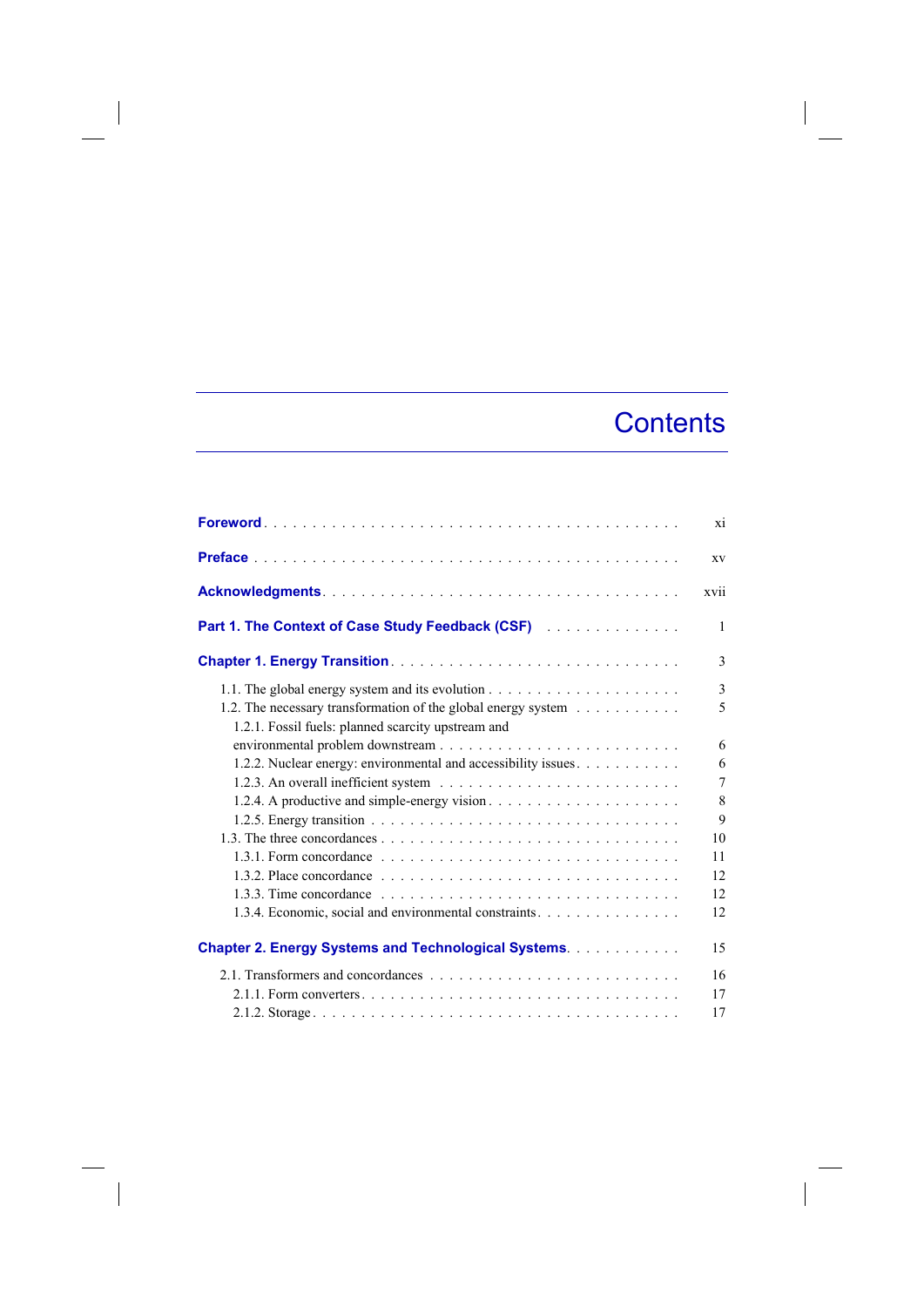$\overline{\phantom{a}}$ 

 $\overline{\phantom{a}}$ 

|                                                                                                                                                        | 18 |
|--------------------------------------------------------------------------------------------------------------------------------------------------------|----|
|                                                                                                                                                        | 18 |
| 2.3. Effectiveness of resources and effectiveness of results.                                                                                          | 22 |
|                                                                                                                                                        | 27 |
|                                                                                                                                                        | 27 |
| 3.2. Limit of these curves in the context of energy systems.                                                                                           | 33 |
|                                                                                                                                                        | 36 |
| <b>Chapter 4. Case Study Feedback, the Basis of</b>                                                                                                    | 39 |
|                                                                                                                                                        |    |
|                                                                                                                                                        | 39 |
|                                                                                                                                                        | 42 |
|                                                                                                                                                        | 43 |
|                                                                                                                                                        | 45 |
| Part 2. CSF Tools: Operation and Envisaged Uses.                                                                                                       | 47 |
|                                                                                                                                                        | 49 |
| 5.1. Why the human aspects? $\ldots \ldots \ldots \ldots \ldots \ldots \ldots \ldots \ldots$                                                           | 49 |
|                                                                                                                                                        | 49 |
| 5.1.2. The importance of objective information in the                                                                                                  |    |
|                                                                                                                                                        | 50 |
| 5.2. Who are the actors involved and how are they involved?                                                                                            | 51 |
|                                                                                                                                                        | 51 |
| 5.2.2. Actors related to the particular energy system                                                                                                  | 51 |
| 5.2.3. Actors involved in the implementation of CSF.                                                                                                   | 54 |
|                                                                                                                                                        | 55 |
|                                                                                                                                                        | 55 |
| 5.3.2. The objectives of the CSF $\ldots$ $\ldots$ $\ldots$ $\ldots$ $\ldots$ $\ldots$ $\ldots$ $\ldots$ $\ldots$                                      | 56 |
|                                                                                                                                                        | 57 |
|                                                                                                                                                        | 57 |
|                                                                                                                                                        | 58 |
| <b>Chapter 6. The Energy Context and the Sankey Diagram Administration Chapter 6. The Energy Context and the Sankey Diagram Administration Chapter</b> | 59 |
|                                                                                                                                                        | 59 |
|                                                                                                                                                        | 63 |
|                                                                                                                                                        | 63 |
|                                                                                                                                                        | 66 |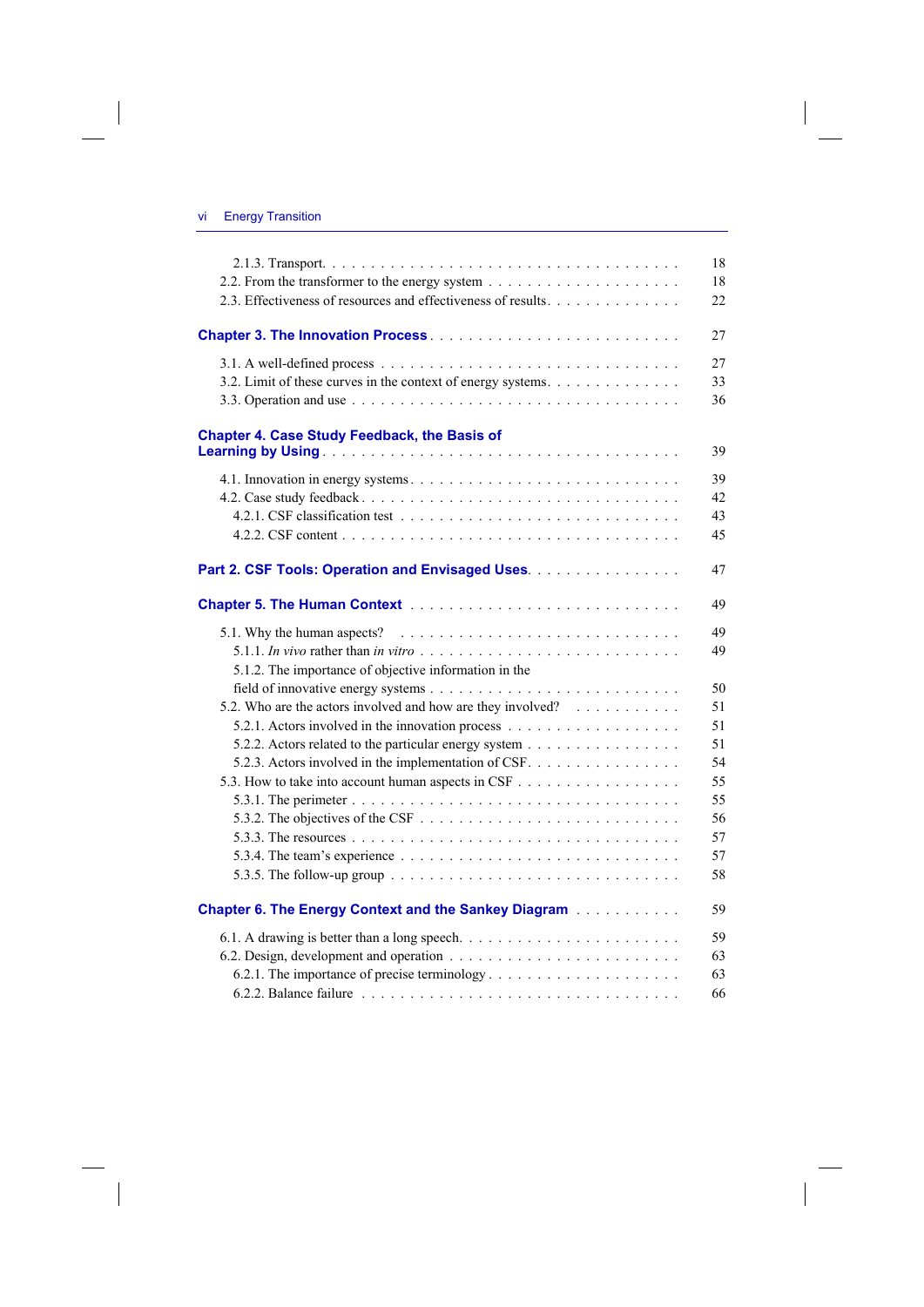|                                                               | 67  |
|---------------------------------------------------------------|-----|
|                                                               | 69  |
|                                                               | 72  |
| <b>Chapter 7. From System to Experimental Concept.</b>        | 77  |
| 7.1. The importance and difficulties of a quantitative        |     |
|                                                               | 77  |
| 7.2. From the energy system to be evaluated to the            |     |
|                                                               | 78  |
| 7.2.1. From objectives to a breakdown into                    |     |
|                                                               | 80  |
|                                                               | 84  |
|                                                               | 91  |
| 7.2.4. Some remarks on the measurement of primary energies    | 93  |
|                                                               | 96  |
| <b>Chapter 8. Data Observation and Global Indicators</b>      | 99  |
|                                                               |     |
|                                                               | 99  |
|                                                               | 101 |
| <b>Chapter 9. Input/Output and Signature Relationships:</b>   |     |
|                                                               | 107 |
| 9.1. Convenient visualization of an expected relationship     | 108 |
|                                                               | 111 |
|                                                               | 114 |
|                                                               | 115 |
|                                                               | 116 |
|                                                               | 119 |
|                                                               |     |
|                                                               | 119 |
|                                                               | 121 |
|                                                               | 123 |
| 10.4. Modeling in the context of approximate knowledge of CSF | 124 |
| 10.5. The steps of the modeling and the necessary validation  | 126 |
| 10.6. Some component modeling carried out in CSF              | 128 |
| 10.6.1. Integrating dynamic aspects to check the proper       |     |
|                                                               | 128 |
| 10.6.2. Developing a more explicit but simple model           | 132 |
|                                                               | 135 |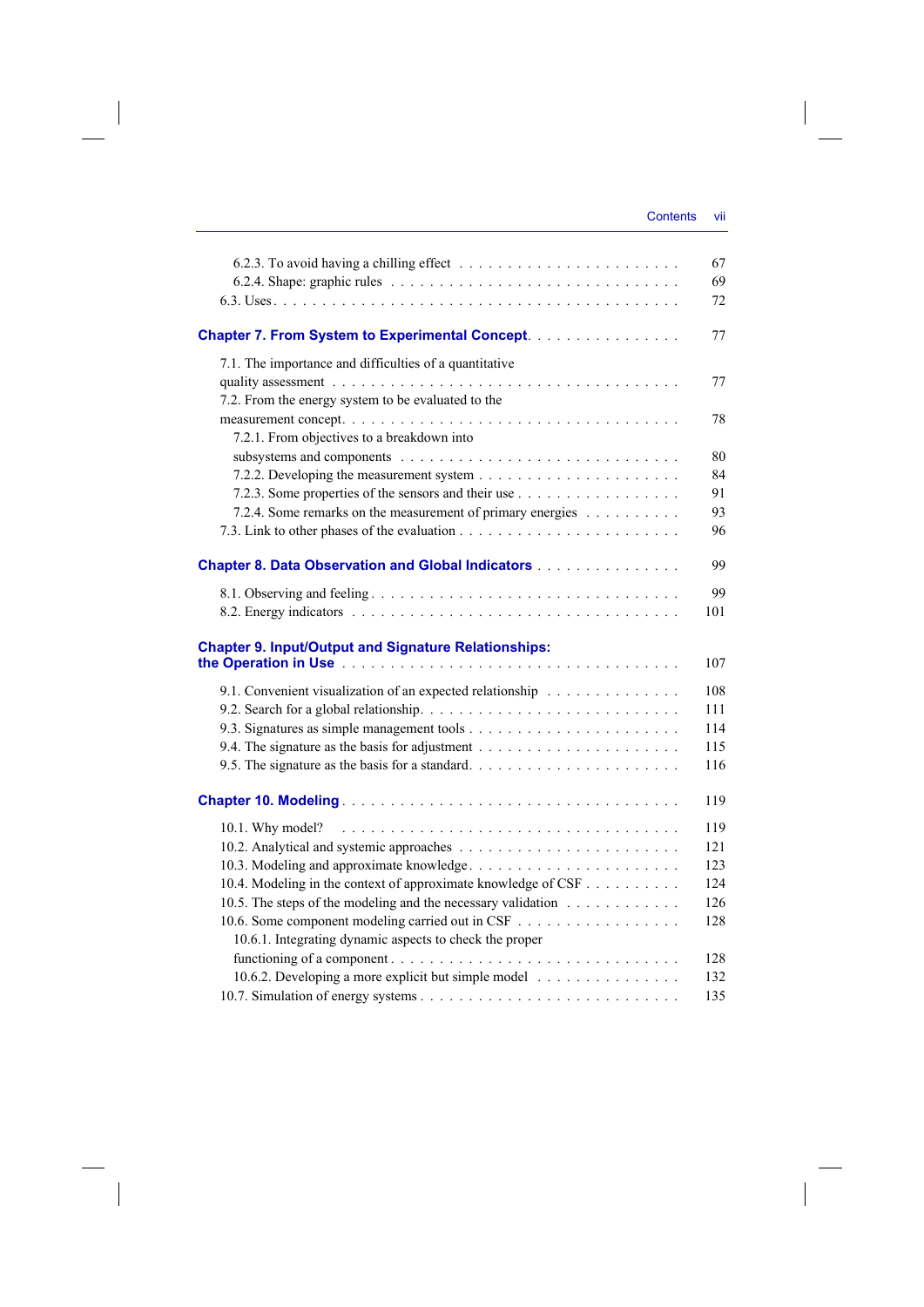|      | <b>Energy Transition</b> |  |
|------|--------------------------|--|
| VIII |                          |  |
|      |                          |  |
|      |                          |  |

| <b>Chapter 12. Challenges of Innovation: Summer</b>               |
|-------------------------------------------------------------------|
|                                                                   |
|                                                                   |
|                                                                   |
| 12.3. The measurement concept and initial findings.               |
| 12.4. Overheating indicators: strict application of the standard. |
|                                                                   |
| 12.4.2. Use of the standard by the design office when             |
|                                                                   |
|                                                                   |
|                                                                   |
|                                                                   |
| 12.5.2. Is the ventilation through the windows as predicted?      |
| 12.5.3. Is the ventilation, even in accordance with               |
|                                                                   |
| 12.5.4. Do occupants use night cooling as intended?               |
|                                                                   |
|                                                                   |
| <b>Chapter 13. Audits or Implementation of Knowledge:</b>         |
|                                                                   |
|                                                                   |
|                                                                   |
|                                                                   |
|                                                                   |
|                                                                   |
|                                                                   |
| 13.3.2. The building's relationship with the weather              |
| 13.3.3. The building's relationship with the operation            |
|                                                                   |
| 13.3.4. The building's relationship with the                      |
|                                                                   |
|                                                                   |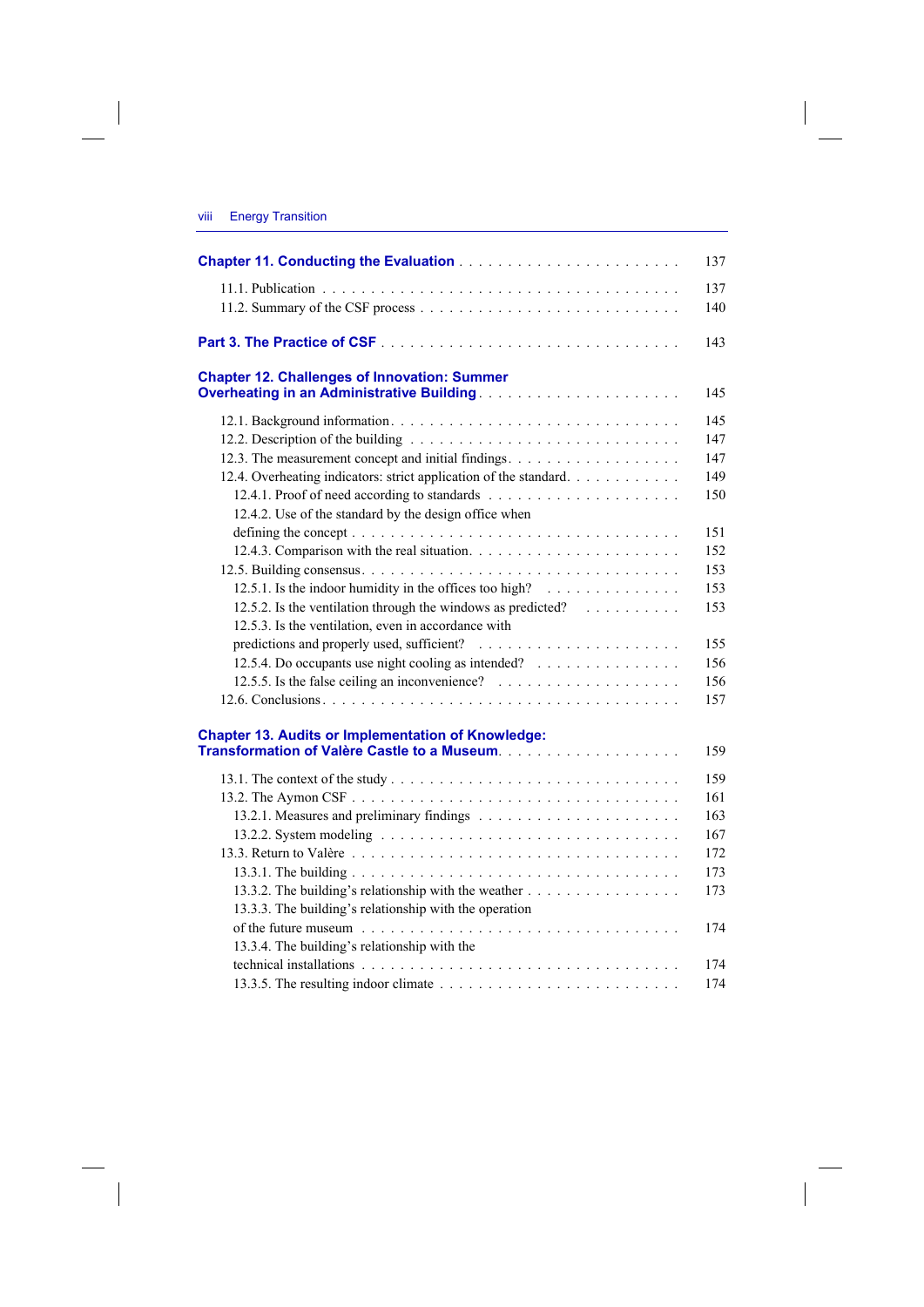$\overline{\phantom{a}}$ 

| 175<br>175<br>179<br>181<br>13.5. Implementation of the concept and commissioning<br>by the Valais engineering school (now HES-SO Valais)<br>182<br>186<br><b>Chapter 14. CSF to Evaluate and Improve the Appropriation</b><br>187<br>14.1. Context: from the catalogue of solutions to real practice<br>187<br>14.2. Increased complexity of construction and systems<br>190<br>14.3. The importance of use and human aspects that are<br>199<br>14.4. The problem of the "performance gap": modeling to<br>203<br>14.5. A surprising invariant in the functioning of the "building"<br>system: the relevance of I/O relationships and signatures.<br>208<br>212<br>14.5.2. Investment for infrastructure development and<br>212<br>217<br>219<br>220<br>221<br>15.3. Feedback: in situ evaluation of the appropriation<br>223<br>224<br>225<br>230<br><b>Chapter 16. CSF, Energy Transition and Involved Research [1] Linus Linus</b><br>233<br>233<br>233 | 13.4. Modeling and scenarios: proposal of the concept                                                  |     |
|--------------------------------------------------------------------------------------------------------------------------------------------------------------------------------------------------------------------------------------------------------------------------------------------------------------------------------------------------------------------------------------------------------------------------------------------------------------------------------------------------------------------------------------------------------------------------------------------------------------------------------------------------------------------------------------------------------------------------------------------------------------------------------------------------------------------------------------------------------------------------------------------------------------------------------------------------------------|--------------------------------------------------------------------------------------------------------|-----|
|                                                                                                                                                                                                                                                                                                                                                                                                                                                                                                                                                                                                                                                                                                                                                                                                                                                                                                                                                              |                                                                                                        |     |
|                                                                                                                                                                                                                                                                                                                                                                                                                                                                                                                                                                                                                                                                                                                                                                                                                                                                                                                                                              |                                                                                                        |     |
|                                                                                                                                                                                                                                                                                                                                                                                                                                                                                                                                                                                                                                                                                                                                                                                                                                                                                                                                                              |                                                                                                        |     |
|                                                                                                                                                                                                                                                                                                                                                                                                                                                                                                                                                                                                                                                                                                                                                                                                                                                                                                                                                              |                                                                                                        |     |
|                                                                                                                                                                                                                                                                                                                                                                                                                                                                                                                                                                                                                                                                                                                                                                                                                                                                                                                                                              |                                                                                                        |     |
|                                                                                                                                                                                                                                                                                                                                                                                                                                                                                                                                                                                                                                                                                                                                                                                                                                                                                                                                                              |                                                                                                        |     |
|                                                                                                                                                                                                                                                                                                                                                                                                                                                                                                                                                                                                                                                                                                                                                                                                                                                                                                                                                              |                                                                                                        |     |
|                                                                                                                                                                                                                                                                                                                                                                                                                                                                                                                                                                                                                                                                                                                                                                                                                                                                                                                                                              |                                                                                                        |     |
|                                                                                                                                                                                                                                                                                                                                                                                                                                                                                                                                                                                                                                                                                                                                                                                                                                                                                                                                                              |                                                                                                        |     |
|                                                                                                                                                                                                                                                                                                                                                                                                                                                                                                                                                                                                                                                                                                                                                                                                                                                                                                                                                              |                                                                                                        |     |
|                                                                                                                                                                                                                                                                                                                                                                                                                                                                                                                                                                                                                                                                                                                                                                                                                                                                                                                                                              |                                                                                                        |     |
|                                                                                                                                                                                                                                                                                                                                                                                                                                                                                                                                                                                                                                                                                                                                                                                                                                                                                                                                                              |                                                                                                        |     |
|                                                                                                                                                                                                                                                                                                                                                                                                                                                                                                                                                                                                                                                                                                                                                                                                                                                                                                                                                              |                                                                                                        |     |
|                                                                                                                                                                                                                                                                                                                                                                                                                                                                                                                                                                                                                                                                                                                                                                                                                                                                                                                                                              |                                                                                                        |     |
|                                                                                                                                                                                                                                                                                                                                                                                                                                                                                                                                                                                                                                                                                                                                                                                                                                                                                                                                                              |                                                                                                        |     |
|                                                                                                                                                                                                                                                                                                                                                                                                                                                                                                                                                                                                                                                                                                                                                                                                                                                                                                                                                              |                                                                                                        |     |
|                                                                                                                                                                                                                                                                                                                                                                                                                                                                                                                                                                                                                                                                                                                                                                                                                                                                                                                                                              |                                                                                                        |     |
|                                                                                                                                                                                                                                                                                                                                                                                                                                                                                                                                                                                                                                                                                                                                                                                                                                                                                                                                                              |                                                                                                        |     |
|                                                                                                                                                                                                                                                                                                                                                                                                                                                                                                                                                                                                                                                                                                                                                                                                                                                                                                                                                              |                                                                                                        |     |
|                                                                                                                                                                                                                                                                                                                                                                                                                                                                                                                                                                                                                                                                                                                                                                                                                                                                                                                                                              |                                                                                                        |     |
|                                                                                                                                                                                                                                                                                                                                                                                                                                                                                                                                                                                                                                                                                                                                                                                                                                                                                                                                                              |                                                                                                        |     |
|                                                                                                                                                                                                                                                                                                                                                                                                                                                                                                                                                                                                                                                                                                                                                                                                                                                                                                                                                              |                                                                                                        |     |
|                                                                                                                                                                                                                                                                                                                                                                                                                                                                                                                                                                                                                                                                                                                                                                                                                                                                                                                                                              |                                                                                                        |     |
|                                                                                                                                                                                                                                                                                                                                                                                                                                                                                                                                                                                                                                                                                                                                                                                                                                                                                                                                                              |                                                                                                        |     |
|                                                                                                                                                                                                                                                                                                                                                                                                                                                                                                                                                                                                                                                                                                                                                                                                                                                                                                                                                              |                                                                                                        |     |
|                                                                                                                                                                                                                                                                                                                                                                                                                                                                                                                                                                                                                                                                                                                                                                                                                                                                                                                                                              |                                                                                                        |     |
|                                                                                                                                                                                                                                                                                                                                                                                                                                                                                                                                                                                                                                                                                                                                                                                                                                                                                                                                                              |                                                                                                        |     |
|                                                                                                                                                                                                                                                                                                                                                                                                                                                                                                                                                                                                                                                                                                                                                                                                                                                                                                                                                              |                                                                                                        |     |
|                                                                                                                                                                                                                                                                                                                                                                                                                                                                                                                                                                                                                                                                                                                                                                                                                                                                                                                                                              |                                                                                                        |     |
|                                                                                                                                                                                                                                                                                                                                                                                                                                                                                                                                                                                                                                                                                                                                                                                                                                                                                                                                                              |                                                                                                        |     |
|                                                                                                                                                                                                                                                                                                                                                                                                                                                                                                                                                                                                                                                                                                                                                                                                                                                                                                                                                              |                                                                                                        |     |
|                                                                                                                                                                                                                                                                                                                                                                                                                                                                                                                                                                                                                                                                                                                                                                                                                                                                                                                                                              |                                                                                                        |     |
|                                                                                                                                                                                                                                                                                                                                                                                                                                                                                                                                                                                                                                                                                                                                                                                                                                                                                                                                                              |                                                                                                        |     |
|                                                                                                                                                                                                                                                                                                                                                                                                                                                                                                                                                                                                                                                                                                                                                                                                                                                                                                                                                              |                                                                                                        |     |
|                                                                                                                                                                                                                                                                                                                                                                                                                                                                                                                                                                                                                                                                                                                                                                                                                                                                                                                                                              |                                                                                                        |     |
|                                                                                                                                                                                                                                                                                                                                                                                                                                                                                                                                                                                                                                                                                                                                                                                                                                                                                                                                                              |                                                                                                        |     |
|                                                                                                                                                                                                                                                                                                                                                                                                                                                                                                                                                                                                                                                                                                                                                                                                                                                                                                                                                              |                                                                                                        |     |
|                                                                                                                                                                                                                                                                                                                                                                                                                                                                                                                                                                                                                                                                                                                                                                                                                                                                                                                                                              |                                                                                                        |     |
|                                                                                                                                                                                                                                                                                                                                                                                                                                                                                                                                                                                                                                                                                                                                                                                                                                                                                                                                                              | 16.1.2. An evolution over time $\ldots \ldots \ldots \ldots \ldots \ldots \ldots \ldots \ldots \ldots$ | 234 |

 $\overline{\phantom{a}}$ 

 $\begin{array}{c} \hline \end{array}$